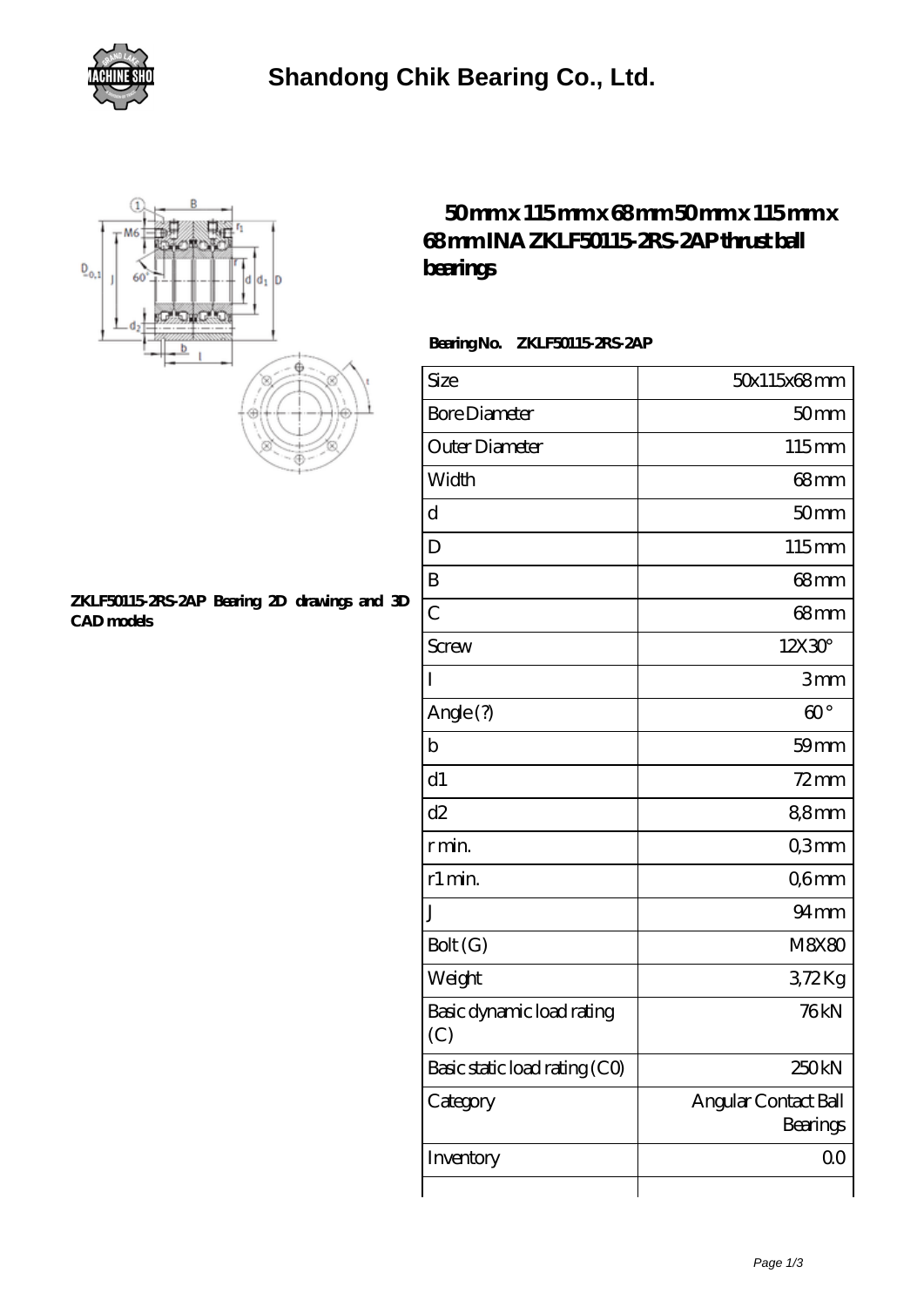

## **[Shandong Chik Bearing Co., Ltd.](https://m.harstorage.com)**

| Manufacturer Name                  | <b>SCHAEFFLER GROUP</b>                                                                                                                                                                                                      |
|------------------------------------|------------------------------------------------------------------------------------------------------------------------------------------------------------------------------------------------------------------------------|
| Minimum Buy Quantity               | N/A                                                                                                                                                                                                                          |
| Weight /Kilogram                   | 4455                                                                                                                                                                                                                         |
| Product Group                      | BO0152                                                                                                                                                                                                                       |
| Enclosure                          | 2 Seals                                                                                                                                                                                                                      |
| Flush Ground                       | No                                                                                                                                                                                                                           |
| Rolling Element                    | <b>Ball Bearing</b>                                                                                                                                                                                                          |
| Number of Rows of Balls            | Double Row                                                                                                                                                                                                                   |
| Precision Class                    | ABEC 1   ISO PO                                                                                                                                                                                                              |
| Maximum Capacity / Filling<br>Slot | No                                                                                                                                                                                                                           |
| Snap Ring                          | Yes                                                                                                                                                                                                                          |
| Cage Material                      | Plastic                                                                                                                                                                                                                      |
| Contact Angle                      | 60Degree                                                                                                                                                                                                                     |
| Internal Clearance                 | CO-Medium                                                                                                                                                                                                                    |
| Number of Bearings                 | $2(1 \text{Pair})$                                                                                                                                                                                                           |
| Mounting Arrangement               | Duplex-Face to Face                                                                                                                                                                                                          |
| Inch - Metric                      | Metric                                                                                                                                                                                                                       |
| Long Description                   | 50MM Bore; 115MM<br>Outside Diameter; 68MM<br>Width; 2 Seals; No Flush<br>Ground; Ball Bearing;<br>Double Row of Balls, ABEC<br>1   ISO PO, No Filling Slot;<br>Yes Snap Ring<br>CO Medium; Plastic Cage;<br>60Degree; 2(1Pa |
| <b>Other Features</b>              | With Fixing Holes   With<br>Snap Ring Groove<br>Matched Pair Bearing                                                                                                                                                         |
| Category                           | Angular Contact Ball<br>Bearing                                                                                                                                                                                              |
| <b>UNSPSC</b>                      | 31171531                                                                                                                                                                                                                     |
| Harmonized Tariff Code             | 8482.105028                                                                                                                                                                                                                  |
| Noun                               | Bearing                                                                                                                                                                                                                      |
| Keyword String                     | Angular Contact                                                                                                                                                                                                              |
|                                    |                                                                                                                                                                                                                              |